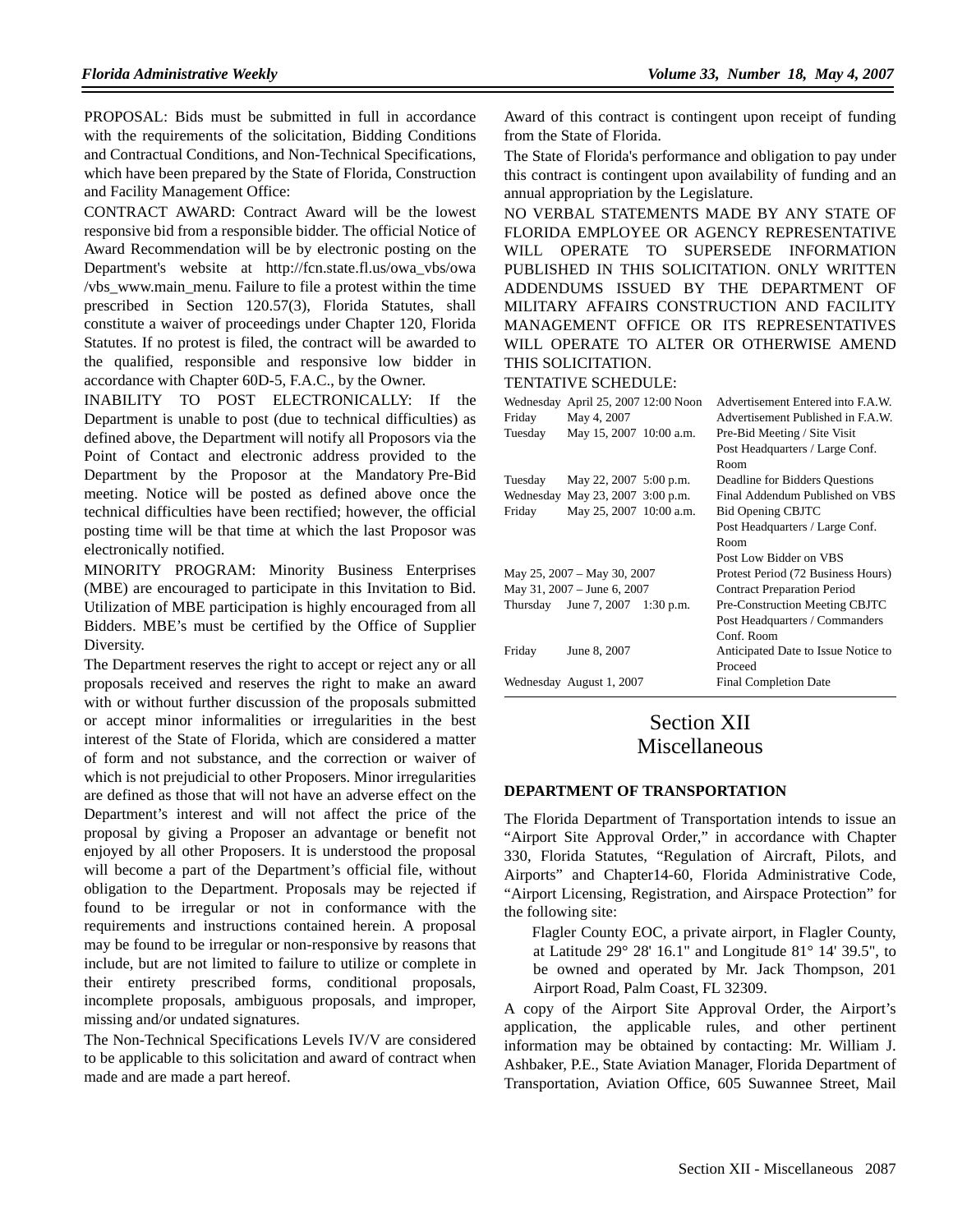Station 46, Tallahassee, Florida 32399-0450, (850)414-4500, aviation.fdot@dot.state.fl.us Website: http://www.dot.state.fl. us/aviation.

ADMINISTRATIVE HEARING RIGHTS: Any person whose substantial interests will be determined or affected by this Airport Site Approval Order has the right, pursuant to Section 120.57, Florida Statutes, to petition for an administrative hearing. The petition for an administrative hearing must conform to the requirements of Rule Chapter 28-106, Florida Administrative Code, and must be filed, in writing, within twenty-one days of the publication of this notice, with the Clerk of Agency Proceedings, Office of General Counsel, Florida Department of Transportation, 605 Suwannee Street, Mail Station 58, Room 550, Tallahassee, Florida 32399-0450. Failure to file a petition within the allowed time constitutes a waiver of any right such person has to request a hearing under Chapter 120, Florida Statutes.

## **DEPARTMENT OF HIGHWAY SAFETY AND MOTOR VEHICLES**

Notice of Publication for a New Point Franchise Motor Vehicle Dealer in a County of More than 300,000 Population

Pursuant to Section 320.642, Florida Statutes (2005), Tank Sports Inc., intends to allow the establishment of Affordable Motorsports, Inc., as a dealership for the sale of KTMMEX motorcycles (KTMM) at 35942 State Road 54, Zephyrhills (Pasco County), Florida 33541, on or after April 19, 2007.

The name and address of the dealer operator(s) and principal investor(s) of Affordable Motorsports, Inc. are dealer operator(s): Michael T. Semmig, 5242 Strike The Gold Lane, Wesley Chapel, Florida 33544; principal investor(s): Michael T. Semmig, 5242 Strike The Gold Lane, Wesley Chapel, Florida 33544.

The notice indicates intent to establish the new point location in a county of more than 300,000 population, according to the latest population estimates of the University of Florida, Bureau of Economic and Business Research.

Certain dealerships of the same line-make may have standing, pursuant to Section 320.642, Florida Statutes, to file a petition or complaint protesting the application.

Written petitions or complaints must be received by the Department of Highway Safety and Motor Vehicles within 30 days of the date of publication of this notice and must be submitted to: Nalini Vinayak, Administrator, Dealer License Section, Department of Highway Safety and Motor Vehicles, Room A-312, MS 65, Neil Kirkman Building, 2900 Apalachee Parkway, Tallahassee, Florida 32399-0635.

A copy of such petition or complaint must also be sent by U.S. Mail to: Mike Turber, National Sales Manager, Tank Sports, Inc., 10925 Schmidt Road, El Monte, California 91733.

If no petitions or complaints are received within 30 days of the date of publication, a final order will be issued by the Department of Highway Safety and Motor Vehicles approving the establishment of the dealership, subject to the applicant's compliance with the provisions of Chapter 320, Florida Statutes.

## Notice of Publication for a New Point Franchise Motor Vehicle Dealer in a County of Less than 300,000 Population

Pursuant to Section 320.642, Florida Statutes (2005), notice is given that Big Bear American Made Choppers, Inc., intends to allow the establishment of Big Boys Toys Florida LLC, as a dealership for the sale of Big Bear American Made Choppers (BGCH) at 1312 Thomas Drive, Panama City Beach (Bay County), Florida 32408, on or after May 11, 2007.

The name and address of the dealer operator(s) and principal investor(s) of Big Boys Toys Florida LLC are dealer operator(s): Rauden A. Peavy, 1312 Thomas Drive, Panama City Beach, Florida 32408; principal investor(s): Rauden A Peavy, 1312 Thomas Drive, Panama City Beach, Florida 32408.

The notice indicates intent to establish the new point location in a county of less than 300,000 population, according to the latest population estimates of the University of Florida, Bureau of Economic and Business Research.

Certain dealerships of the same line-make may have standing, pursuant to Section 320.642, Florida Statutes, as amended by Chapter 88-395, Laws of Florida, to file a petition or complaint protesting the application.

Written petitions or complaints must be received by the Department of Highway Safety and Motor Vehicles within 30 days of the date of publication of this notice and must be submitted to: Nalini Vinayak, Administrator, Dealer License Section, Department of Highway Safety and Motor Vehicles, Room A-312, MS 65, Neil Kirkman Building, 2900 Apalachee Parkway, Tallahassee, Florida 32399-0635.

A copy of such petition or complaint must also be sent by U.S. Mail to: Dena Valenzuella, Dealer Support, Big Bear American Made Choppers, Post Office Box 1741, Big Bear Lake, California 92315.

If no petitions or complaints are received within 30 days of the date of publication, a final order will be issued by the Department of Highway Safety and Motor Vehicles approving the establishment of the dealership, subject to the applicant's compliance with the provisions of Chapter 320, Florida Statutes.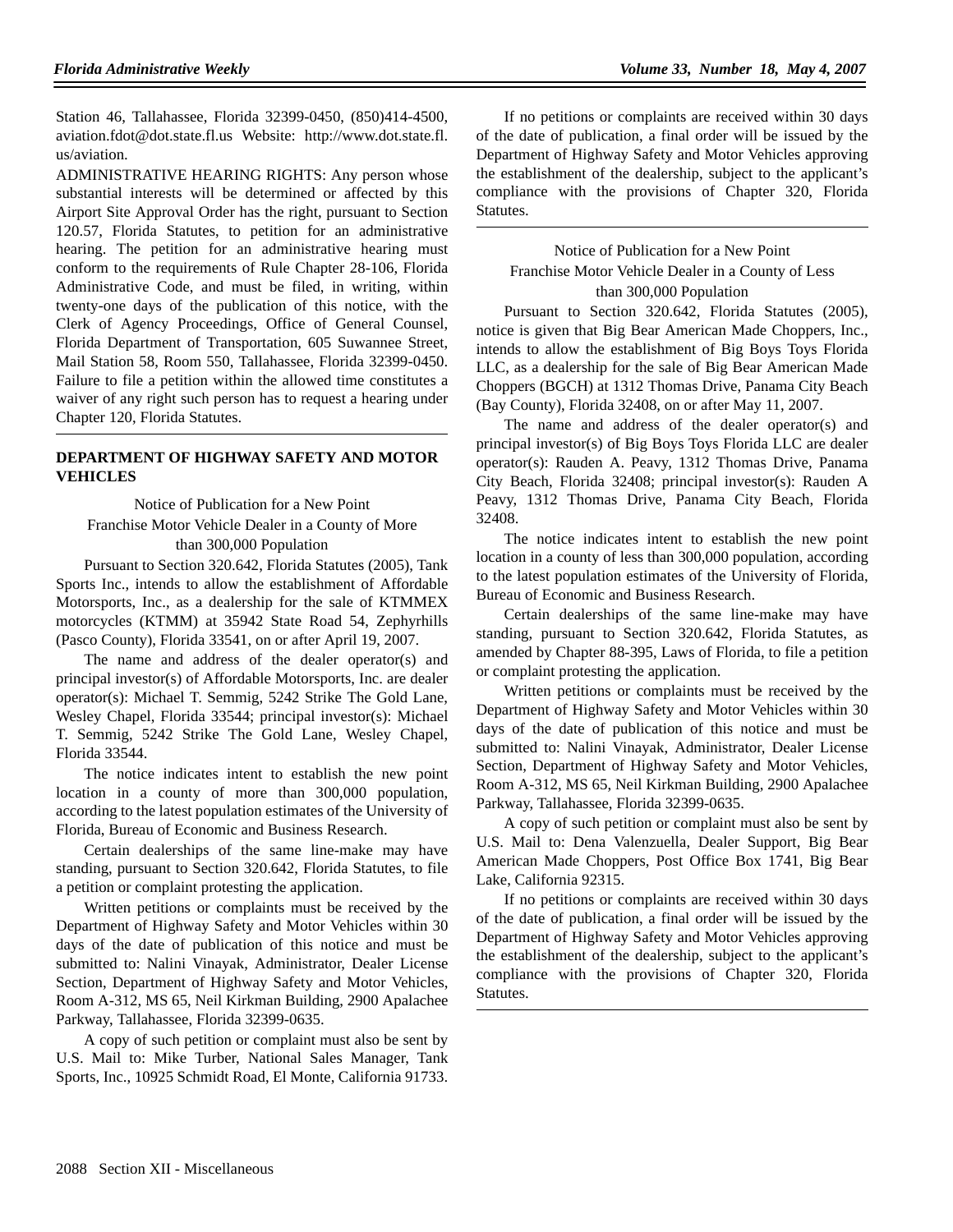## Notice of Publication for a New Point Franchise Motor Vehicle Dealer in a County of More than 300,000 Population

Pursuant to Section 320.642, Florida Statutes (2005), Pacific Cycle, Inc., intends to allow the establishment of Cycle Riders of Orlando, as a dealership for the sale of motorcycles manufactured by Benzhou Vehicle Industry Group Co. Ltd. (SHWI) at 3450 West Colonial Drive, Orlando (Orange County), Florida 32808, on or after February 2, 2007.

The name and address of the dealer operator(s) and principal investor(s) of Cycle Riders of Orlando are dealer operator(s): William Coulter, 6030 East Montecito, Scottsdale, Arizona 85251; principal investor(s): William Coulter, 6030 East Montecito, Scottsdale, Arizona 85251.

The notice indicates intent to establish the new point location in a county of more than 300,000 population, according to the latest population estimates of the University of Florida, Bureau of Economic and Business Research.

Certain dealerships of the same line-make may have standing, pursuant to Section 320.642, Florida Statutes, to file a petition or complaint protesting the application.

Written petitions or complaints must be received by the Department of Highway Safety and Motor Vehicles within 30 days of the date of publication of this notice and must be submitted to: Nalini Vinayak, Administrator, Dealer License Section, Department of Highway Safety and Motor Vehicles, Room A-312, MS 65, Neil Kirkman Building, 2900 Apalachee Parkway, Tallahassee, Florida 32399-0635.

A copy of such petition or complaint must also be sent by U.S. Mail to: Mike Wolfgram, Pacific Cycle, Inc., 4902 Hammersley Road, Madison, Wisconsin 53711.

If no petitions or complaints are received within 30 days of the date of publication, a final order will be issued by the Department of Highway Safety and Motor Vehicles approving the establishment of the dealership, subject to the applicant's compliance with the provisions of Chapter 320, Florida Statutes.

## Notice of Publication for a New Point Franchise Motor Vehicle Dealer in a County of More than 300,000 Population

Pursuant to Section 320.642, Florida Statutes (2005), SunL Group, Inc., intends to allow the establishment of DK Cycle, Inc., as a dealership for the sale of motorcycles manufactured by China Qingqi Group, Inc., (QING), Taizhou Chuanl Motorcycle Manufacturing Co. Ltd. (CHUA), Chongqing Lifan Industry Group (CHOL), Shanghai Meitian Motorcycle Co. Ltd (MEIT) and Shanghai JMSTAR Motorcycle Co. Ltd. (JMST) at 1341 Washington Avenue, Miami Beach (Dade County), Florida 33139, on or after March 21, 2007.

The name and address of the dealer operator(s) and principal investor(s) of DK Cycle, Inc. are dealer operator(s): Yacov Sitbon, 1341 Washington Avenue, Miami Beach, Florida 33139; principal investor(s): David Buzaglo, 1341 Washington Avenue, Miami Beach, Florida 33139.

The notice indicates intent to establish the new point location in a county of more than 300,000 population, according to the latest population estimates of the University of Florida, Bureau of Economic and Business Research.

Certain dealerships of the same line-make may have standing, pursuant to Section 320.642, Florida Statutes, to file a petition or complaint protesting the application.

Written petitions or complaints must be received by the Department of Highway Safety and Motor Vehicles within 30 days of the date of publication of this notice and must be submitted to: Nalini Vinayak, Administrator, Dealer License Section, Department of Highway Safety and Motor Vehicles, Room A-312, MS 65, Neil Kirkman Building, 2900 Apalachee Parkway, Tallahassee, Florida 32399-0635.

A copy of such petition or complaint must also be sent by U.S. Mail to: Mei Zhou, SunL Group, Inc., 8551 Esters Boulevard, Irving, Texas 75063.

If no petitions or complaints are received within 30 days of the date of publication, a final order will be issued by the Department of Highway Safety and Motor Vehicles approving the establishment of the dealership, subject to the applicant's compliance with the provisions of Chapter 320, Florida Statutes.

## Notice of Publication for a New Point Franchise Motor Vehicle Dealer in a County of More than 300,000 Population

Pursuant to Section 320.642, Florida Statutes (2005), STR Motorsports, Inc., intends to allow the establishment of DK Cycle, Inc., as a dealership for the sale of KYMCO motorcycles (KYOO) at 1333 Washington Avenue, Miami Beach (Dade County), Florida 33139, on or after April 24, 2007.

The name and address of the dealer operator(s) and principal investor(s) of DK Cycle, Inc. are dealer operator(s): David Buzaglo, 1341 Washington Avenue, Miami Beach, Florida 33139; principal investor(s): David Buzaglo, 1341 Washington Avenue, Miami Beach, Florida 33139.

The notice indicates intent to establish the new point location in a county of more than 300,000 population, according to the latest population estimates of the University of Florida, Bureau of Economic and Business Research.

Certain dealerships of the same line-make may have standing, pursuant to Section 320.642, Florida Statutes, to file a petition or complaint protesting the application.

Written petitions or complaints must be received by the Department of Highway Safety and Motor Vehicles within 30 days of the date of publication of this notice and must be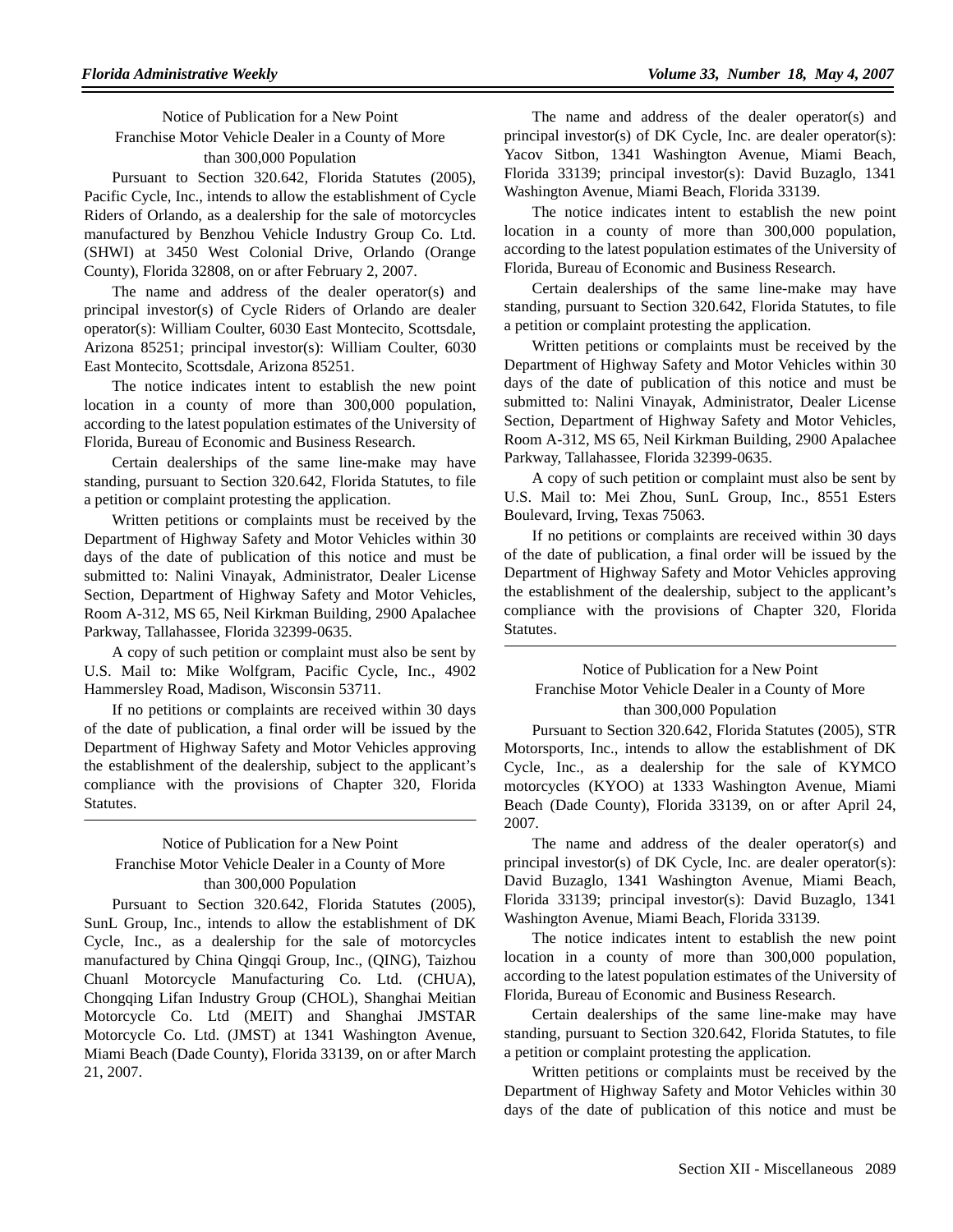submitted to: Nalini Vinayak, Administrator, Dealer License Section, Department of Highway Safety and Motor Vehicles, Room A-312, MS 65, Neil Kirkman Building, 2900 Apalachee Parkway, Tallahassee, Florida 32399-0635.

A copy of such petition or complaint must also be sent by U.S. Mail to: Bruce Ramsey, VP of Sales and Marketing, KYMCO USA, 5 Stan Perkins Road, Spartanburg, South Carolina 29307.

If no petitions or complaints are received within 30 days of the date of publication, a final order will be issued by the Department of Highway Safety and Motor Vehicles approving the establishment of the dealership, subject to the applicant's compliance with the provisions of Chapter 320, Florida Statutes.

## Notice of Publication for a New Point Franchise Motor Vehicle Dealer in a County of More than 300,000 Population

Pursuant to Section 320.642, Florida Statutes (2005), Buell Motorcycle Company, intends to allow the establishment of Ft. Lauderdale Harley-Davidson, Inc. d/b/a Bruce Rossmeyer's Sunrise Buell, as a dealership for the sale of Buell motorcycles (BUEL) at 201 International Parkway, Sunrise (Broward County), Florida 33325, on or after May 1, 2007.

The name and address of the dealer operator(s) and principal investor(s) of Ft. Lauderdale Harley-Davidson, Inc. d/b/a Bruce Rossmeyer's Sunrise Buell are dealer operator(s): Bruce Rossmeyer, 421 Ocean Shore Boulevard, Ormond Beach, Florida 33316; principal investor(s): Terry Taylor, 15 Harborage Isle, Ft. Lauderdale, Florida 33316.

The notice indicates intent to establish the new point location in a county of more than 300,000 population, according to the latest population estimates of the University of Florida, Bureau of Economic and Business Research.

Certain dealerships of the same line-make may have standing, pursuant to Section 320.642, Florida Statutes, to file a petition or complaint protesting the application.

Written petitions or complaints must be received by the Department of Highway Safety and Motor Vehicles within 30 days of the date of publication of this notice and must be submitted to: Nalini Vinayak, Administrator, Dealer License Section, Department of Highway Safety and Motor Vehicles, Room A-312, MS 65, Neil Kirkman Building, 2900 Apalachee Parkway, Tallahassee, Florida 32399-0635.

A copy of such petition or complaint must also be sent by U.S. Mail to: Ed Yagodinski, Regional Dealer Development Representative, Harley-Davidson Motor Company, Post Office Box 653, Milwaukee, Wisconsin 53201.

If no petitions or complaints are received within 30 days of the date of publication, a final order will be issued by the Department of Highway Safety and Motor Vehicles approving the establishment of the dealership, subject to the applicant's compliance with the provisions of Chapter 320, Florida Statutes.

## Notice of Publication for a New Point Franchise Motor Vehicle Dealer in a County of More than 300,000 Population

Pursuant to Section 320.642, Florida Statutes (2005), Goldenvale, Inc., intends to allow the establishment of Frederick C. Mickens d/b/a Mickens Auto Sales, as a dealership for the sale of Roketa motorcycles (RKTA) at 7222 Lem Turner Circle, Jacksonville (Duval County), Florida 32208, on or after April 17, 2007.

The name and address of the dealer operator(s) and principal investor(s) of Frederick C. Mickens d/b/a Mickens Auto Sales are dealer operator(s): Frederick Mickens, 7222 Lem Turner Circle, Jacksonville, Florida 32208; principal investor(s): Fredrick Mickens, 7222 Lem Turner Circle, Jacksonville, Florida 32208.

The notice indicates intent to establish the new point location in a county of more than 300,000 population, according to the latest population estimates of the University of Florida, Bureau of Economic and Business Research.

Certain dealerships of the same line-make may have standing, pursuant to Section 320.642, Florida Statutes, to file a petition or complaint protesting the application.

Written petitions or complaints must be received by the Department of Highway Safety and Motor Vehicles within 30 days of the date of publication of this notice and must be submitted to: Nalini Vinayak, Administrator, Dealer License Section, Department of Highway Safety and Motor Vehicles, Room A-312, MS 65, Neil Kirkman Building, 2900 Apalachee Parkway, Tallahassee, Florida 32399-0635.

A copy of such petition or complaint must also be sent by U.S. Mail to: Sugee Hsu, Account Executive, Goldenvale, Inc., 2041 South Turner Avenue, Ontario, California 91761.

If no petitions or complaints are received within 30 days of the date of publication, a final order will be issued by the Department of Highway Safety and Motor Vehicles approving the establishment of the dealership, subject to the applicant's compliance with the provisions of Chapter 320, Florida Statutes.

Notice of Publication for a New Point Franchise Motor Vehicle Dealer in a County of Less than 300,000 Population

Pursuant to Section 320.642, Florida Statutes (2005), notice is given that Swift Motorcycle Co., intends to allow the establishment of Mad Motorcycles LLC, as a dealership for the sale of motorcycles manufactured by Swift Motorsports, Inc. (SWIF) at 612 South Federal Highway, Stuart (Martin County), Florida 34994, on or after April 17, 2007.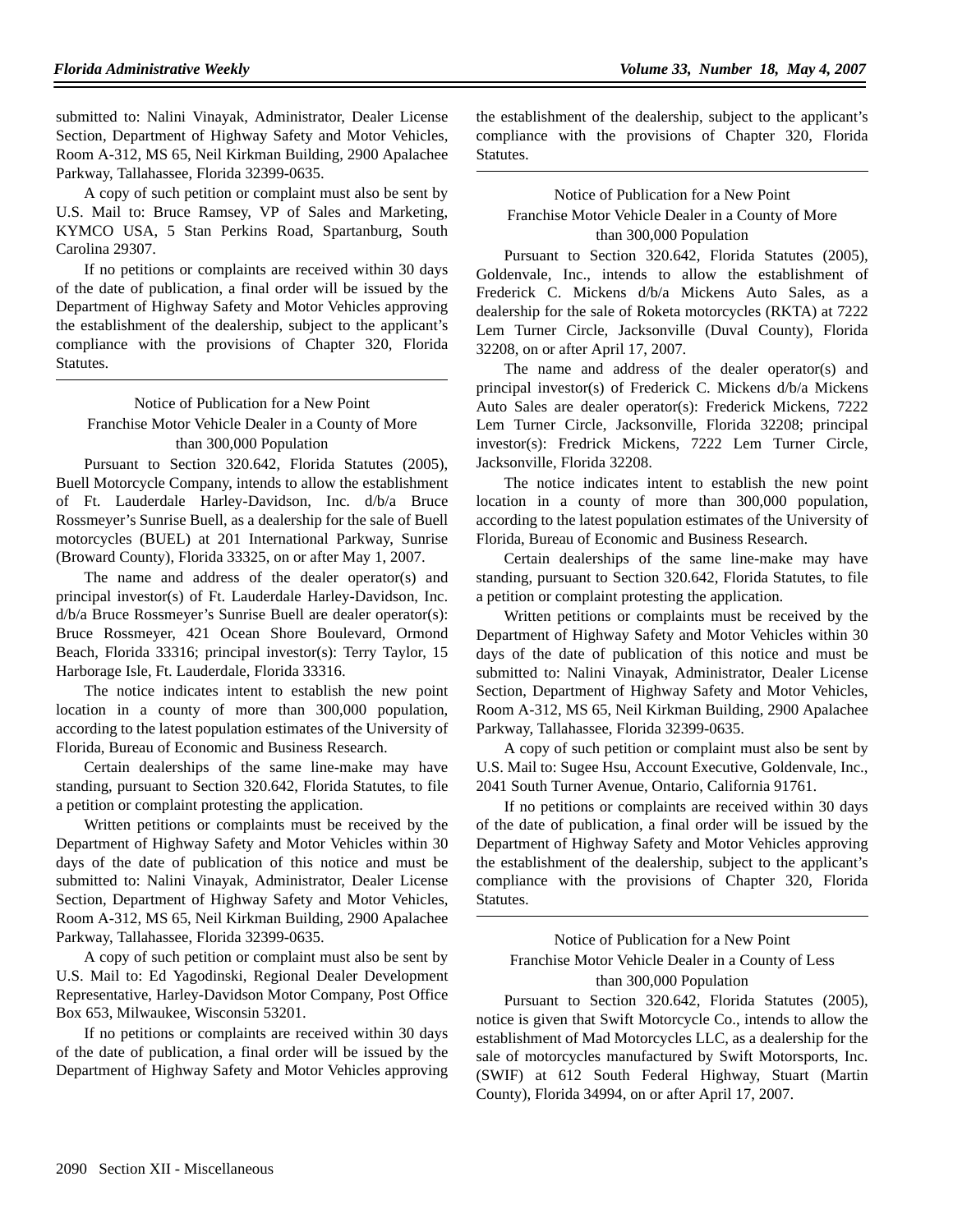The name and address of the dealer operator(s) and principal investor(s) of Mad Motorcycles LLC are dealer operator(s): Marilyn Driscoll, 1523 Southwest Mocking Circle, Port St. Lucie, Florida 34986, Angie Byner, 18245 130 1st Trail North, Jupiter, Florida 33478 and Ashley Byner, 1349 Southeast Sandia Drive, Port St. Lucie, Florida 34983; principal investor(s): Marilyn Driscoll, 1523 Southwest Mocking Circle, Port St. Lucie, Florida 34986, Angie Byner, 18245 130 1st Trail North, Jupiter, Florida 33478 and Ashley Byner, 1349 Southeast Sandia Drive, Port St. Lucie, Florida 34983.

The notice indicates intent to establish the new point location in a county of less than 300,000 population, according to the latest population estimates of the University of Florida, Bureau of Economic and Business Research.

Certain dealerships of the same line-make may have standing, pursuant to Section 320.642, Florida Statutes, as amended by Chapter 88-395, Laws of Florida, to file a petition or complaint protesting the application.

Written petitions or complaints must be received by the Department of Highway Safety and Motor Vehicles within 30 days of the date of publication of this notice and must be submitted to: Nalini Vinayak, Administrator, Dealer License Section, Department of Highway Safety and Motor Vehicles, Room A-312, MS 65, Neil Kirkman Building, 2900 Apalachee Parkway, Tallahassee, Florida 32399-0635.

A copy of such petition or complaint must also be sent by U.S. Mail to: Marcus Mohwinkel, Swift Motorcycle Company, 3846 West Clarendon Avenue, Phoenix, Arizona 85019.

If no petitions or complaints are received within 30 days of the date of publication, a final order will be issued by the Department of Highway Safety and Motor Vehicles approving the establishment of the dealership, subject to the applicant's compliance with the provisions of Chapter 320, Florida Statutes.

## Notice of Publication for a New Point Franchise Motor Vehicle Dealer in a County of More

# than 300,000 Population

Pursuant to Section 320.642, Florida Statutes (2005), Avanti Motorcycles, Inc., intends to allow the establishment of Pine Woods Center, Inc. d/b/a Pasco Cycle, as a dealership for the sale of motorcycles manufactured by Astronautical Bashan Motorcycle Manufacture Co. Ltd. (BASH) at 10312 State Road 52, Hudson (Pasco County), Florida 34669, on or after April 2, 2007.

The name and address of the dealer operator(s) and principal investor(s) of Pine Woods Center, Inc. d/b/a Pasco Cycle are dealer operator(s): Andrew Hennosy, 10312 State Road 52, Hudson, Florida 34669; principal investor(s): Andrew Hennosy, 10312 State Road 52, Hudson, Florida 34669.

The notice indicates intent to establish the new point location in a county of more than 300,000 population, according to the latest population estimates of the University of Florida, Bureau of Economic and Business Research.

Certain dealerships of the same line-make may have standing, pursuant to Section 320.642, Florida Statutes, to file a petition or complaint protesting the application.

Written petitions or complaints must be received by the Department of Highway Safety and Motor Vehicles within 30 days of the date of publication of this notice and must be submitted to: Nalini Vinayak, Administrator, Dealer License Section, Department of Highway Safety and Motor Vehicles, Room A-312, MS 65, Neil Kirkman Building, 2900 Apalachee Parkway, Tallahassee, Florida 32399-0635.

A copy of such petition or complaint must also be sent by U.S. Mail to: Tai Luu, Avanti Motorcycles, Inc., 15A Parkway Circle, New Castle, Delaware 19720.

If no petitions or complaints are received within 30 days of the date of publication, a final order will be issued by the Department of Highway Safety and Motor Vehicles approving the establishment of the dealership, subject to the applicant's compliance with the provisions of Chapter 320, Florida Statutes.

## Notice of Publication for a New Point Franchise Motor Vehicle Dealer in a County of More than 300,000 Population

Pursuant to Section 320.642, Florida Statutes (2005), STR Motorsports, Inc., intends to allow the establishment of Scooters Plus LLC, as a dealership for the sale of KYMCO motorcycles (KYOO) at 4700 Northeast Babcock Street, Palm Bay (Brevard County), Florida 32905, on or after March 16, 2007.

The name and address of the dealer operator(s) and principal investor(s) of Scooters Plus LLC are dealer operator(s): Ernest A. Martin, 825 Northeast Tavernier Circle, Palm Bay, Florida 32905; principal investor(s): Ernest A. Martin, 825 Northeast Tavernier Circle, Palm Bay, Florida 32905.

The notice indicates intent to establish the new point location in a county of more than 300,000 population, according to the latest population estimates of the University of Florida, Bureau of Economic and Business Research.

Certain dealerships of the same line-make may have standing, pursuant to Section 320.642, Florida Statutes, to file a petition or complaint protesting the application.

Written petitions or complaints must be received by the Department of Highway Safety and Motor Vehicles within 30 days of the date of publication of this notice and must be submitted to: Nalini Vinayak, Administrator, Dealer License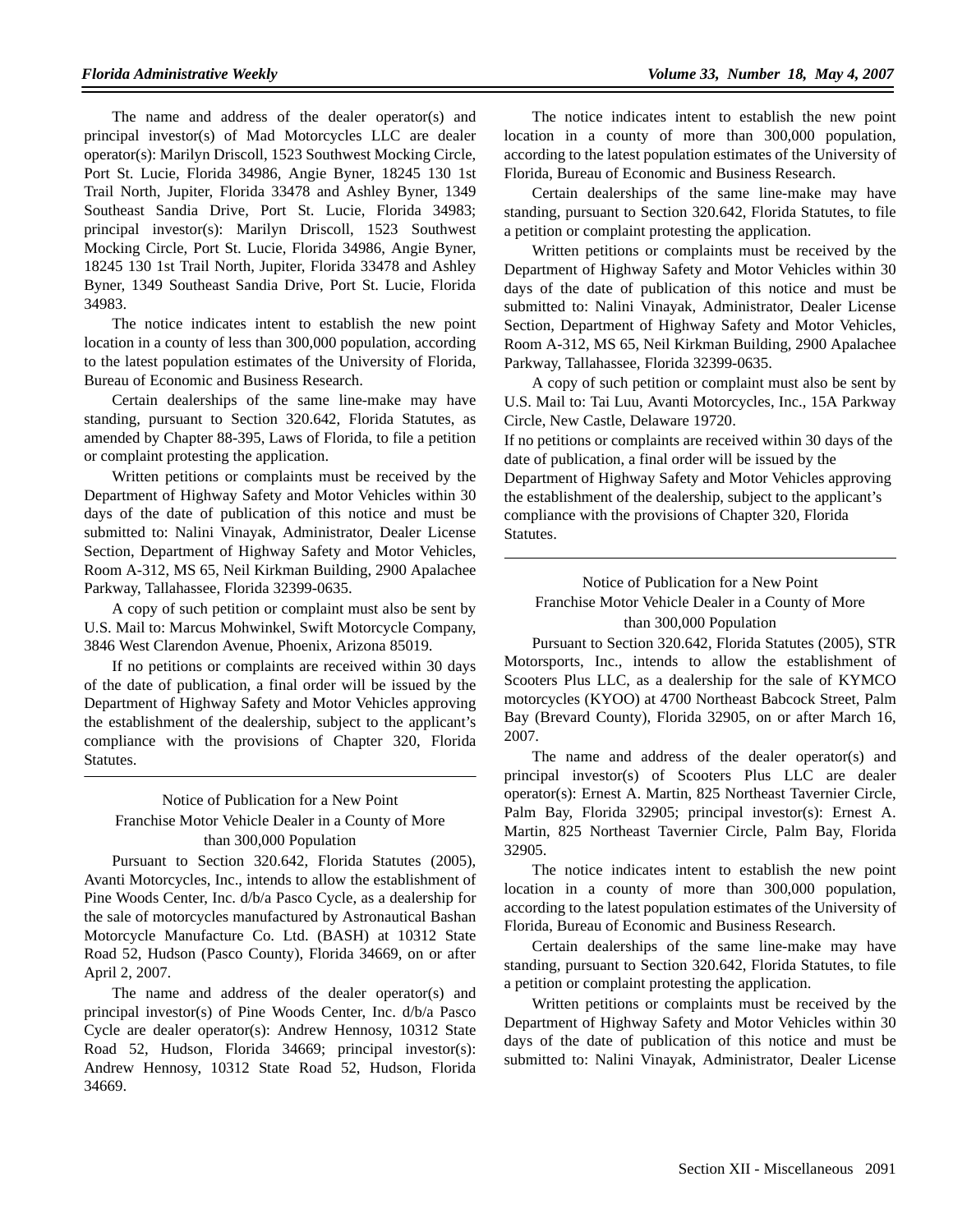Section, Department of Highway Safety and Motor Vehicles, Room A-312, MS 65, Neil Kirkman Building, 2900 Apalachee Parkway, Tallahassee, Florida 32399-0635.

A copy of such petition or complaint must also be sent by U.S. Mail to: Bruce Ramsey, VP of Sales Marketing, KYMCO USA, 5 Stan Perkins Road, Spartanburg, South Carolina 29307.

If no petitions or complaints are received within 30 days of the date of publication, a final order will be issued by the Department of Highway Safety and Motor Vehicles approving the establishment of the dealership, subject to the applicant's compliance with the provisions of Chapter 320, Florida Statutes.

Notice of Publication for a New Point Franchise Motor Vehicle Dealer in a County of More than 300,000 Population

Pursuant to Section 320.642, Florida Statutes (2005), CMSI, Inc. – Classic Motorcycles and Sidecars, Inc., intends to allow the establishment of Wheels For Sale By Owner & Storage, Inc. d/b/a Crosslander of Central Florida, as a dealership for the sale of CMSI motorcycles (CLMS) at 12400 West Colonial Drive, Winter Garden (Orange County), Florida 34787, on or after April 24, 2007.

The name and address of the dealer operator(s) and principal investor(s) of Wheels For Sale By Owner & Storage, Inc. d/b/a Crosslander of Central Florida are dealer operator(s): Leonard Argintine, 12400 West Colonial Drive, Winter Garden, Florida 34787; principal investor(s): Leonard Argintine, 12400 West Colonial Drive, Winter Garden, Florida 34787.

The notice indicates intent to establish the new point location in a county of more than 300,000 population, according to the latest population estimates of the University of Florida, Bureau of Economic and Business Research.

Certain dealerships of the same line-make may have standing, pursuant to Section 320.642, Florida Statutes, to file a petition or complaint protesting the application.

Written petitions or complaints must be received by the Department of Highway Safety and Motor Vehicles within 30 days of the date of publication of this notice and must be submitted to: Nalini Vinayak, Administrator, Dealer License Section, Department of Highway Safety and Motor Vehicles, Room A-312, MS 65, Neil Kirkman Building, 2900 Apalachee Parkway, Tallahassee, Florida 32399-0635.

A copy of such petition or complaint must also be sent by U.S. Mail to: Penny Winter, Sales Assistant, CMSI, Inc., Post Office Box 969, Preston, Washington 98050.

If no petitions or complaints are received within 30 days of the date of publication, a final order will be issued by the Department of Highway Safety and Motor Vehicles approving the establishment of the dealership, subject to the applicant's compliance with the provisions of Chapter 320, Florida Statutes.

## **BOARD OF TRUSTEES OF THE INTERNAL IMPROVEMENT TRUST FUND**

Notices for the Board of Trustees of the Internal Improvement Trust Fund between December 28, 2001 and June 30, 2006, go to http://www.dep.state.fl.us/ under the link or button titled "Official Notices."

### **AGENCY FOR HEALTH CARE ADMINISTRATION**

The Agency for Healthcare Administration has received an application for services exemption from Metropolitan Hospital of Miami, 5959 N. W. 7 Street, Miami, FL 33126 pursuant to Section 395.1041(3), Florida Statutes and Rule 59A-3.255, Florida Administrative Code. The service category requested is Otolaryngology. Comments received within 15 days of publication will be considered by the Agency prior to making a determination of exemption status.

Additional information may be obtained by writing to: Agency for Health Care Administration, Attention: Jack Plagge, 2727 Mahan Drive, MS #31, Tallahassee, Florida 32308, (850)414-6938 or e-mail plaggej@ahca.myflorida.com.

#### CERTIFICATE OF NEED LETTERS OF INTENT

The Agency for Health Care Administration received and accepted the following letters of intent for the May 23, 2007, application filing date for Other Beds and Programs batching cycle:

| County: Marion                                               | District: 3                                                   |  |  |  |
|--------------------------------------------------------------|---------------------------------------------------------------|--|--|--|
| Date Filed: 4/23/2007                                        | LOI #: N0704001                                               |  |  |  |
| Facility/Project: Odyssey Healthcare of Marion County, Inc.  |                                                               |  |  |  |
| Applicant: Odyssey Healthcare of Marion County, Inc.         |                                                               |  |  |  |
| Project Description: Establish a hospice program             |                                                               |  |  |  |
| County: Pinellas                                             | District: 5                                                   |  |  |  |
| Date Filed: 4/23/2007                                        | LOI #: N0704002                                               |  |  |  |
|                                                              | Facility/Project: Odyssey Healthcare of Pinellas County, Inc. |  |  |  |
| Applicant: Odyssey Healthcare of Pinellas County, Inc.       |                                                               |  |  |  |
| Project Description: Establish a hospice program             |                                                               |  |  |  |
| County: Hillsborough                                         | District: 6                                                   |  |  |  |
| Date Filed: 4/23/2007                                        | LOI #: N0704003                                               |  |  |  |
| Facility/Project: Odyssey Healthcare of Hillsborough County, |                                                               |  |  |  |
| Inc.                                                         |                                                               |  |  |  |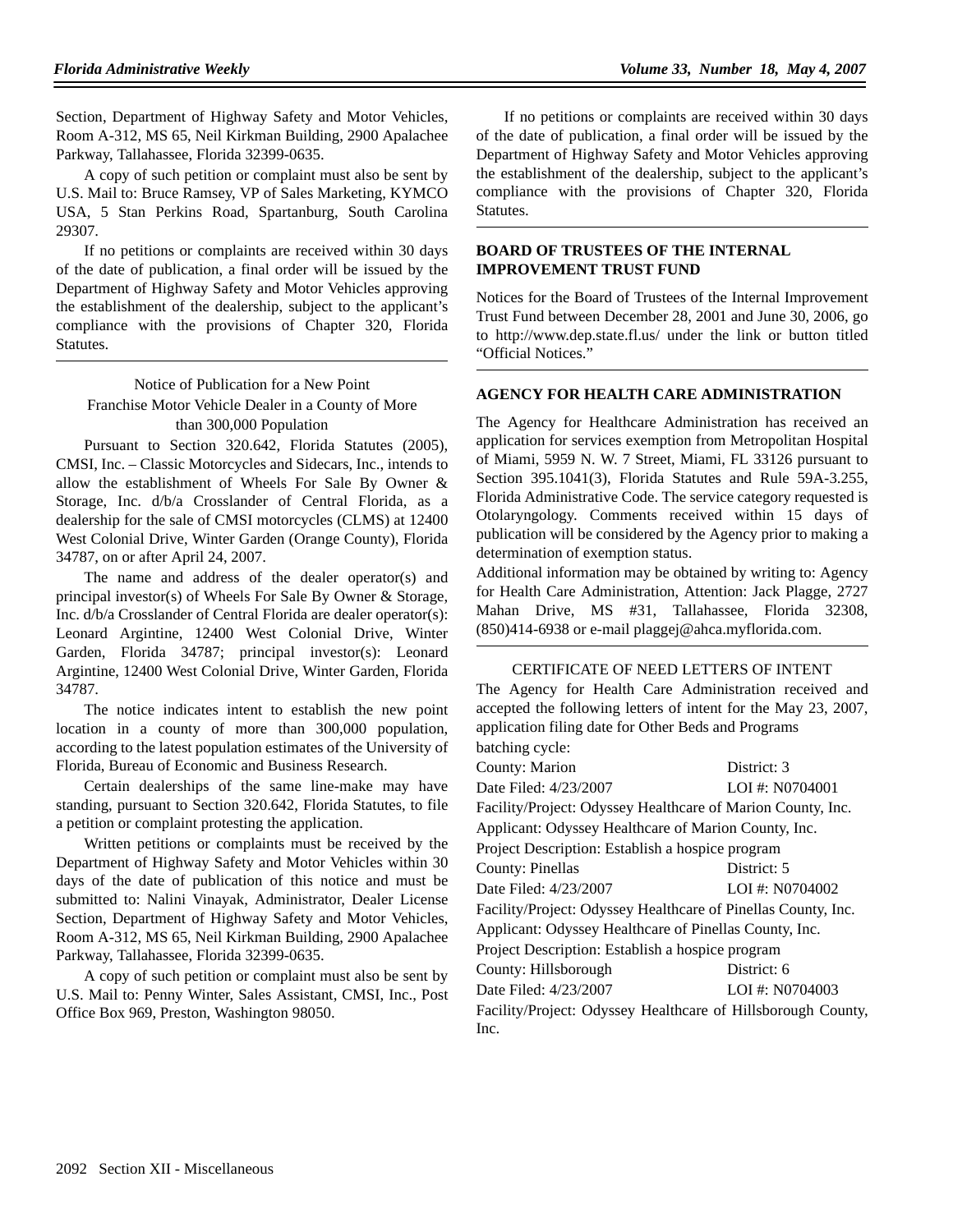Applicant: Odyssey Healthcare of Hillsborough County, Inc. Project Description: Establish a hospice program

| County: Okeechobee                            | District: 9       |  |  |  |
|-----------------------------------------------|-------------------|--|--|--|
| Date Filed: 4/23/2007                         | LOI #: $N0704004$ |  |  |  |
| Facility/Project: Hospice of Okeechobee, Inc. |                   |  |  |  |

Applicant: Hospice of Okeechobee, Inc.

Project Description: Establish a two-bed inpatient hospice facility

If requested within 14 days after notice that an application has been filed, a public hearing may be held at the local level within 21 days after June 27, 2007, the date the application is scheduled to be deemed complete. Tentative hearing dates will be published on June 8, 2007.

#### CERTIFICATE OF NEED NOTICE OF WITHDRAWAL

The Agency for Health Care Administration hereby notices withdrawal from review of the following Certificate of Need applications:

County: Pasco Service District: 5

CON # 9974 Decision Date: 4/18/2007 Decision: W

Facility/Project: University Community Hospital Wesley Chapel, Inc.

Applicant: University Community Hospital Wesley Chapel, Inc.

Project Description: Establish a Class I acute care hospital of up to 100 beds

County: Pasco Service District: 5

CON # 9976 Decision Date: 4/18/2007 Decision: W Facility/Project: Florida Hospital Wesley Chapel, Inc.

Applicant: Florida Hospital Wesley Chapel, Inc.

Project Description: Establish an 80-bed Class I acute care hospital

County: Miami-Dade Service District: 11

CON # 9982 Decision Date: 4/19/2007 Decision: W

Facility/Project: Mount Sinai Medical Center of Florida, Inc. Applicant: Mount Sinai Medical Center of Florida, Inc.

Project Description: Establish a Class I acute care hospital of up to 120 beds

A request for administrative hearing, if any, must be made in writing and must be actually received by this department within 21 days of the first day of publication of this notice in the Florida Administrative Weekly pursuant to Chapter 120, Florida Statutes, and Chapter 59C-1, Florida Administrative Code.

#### **DEPARTMENT OF ENVIRONMENTAL PROTECTION**

Notices for the Department of Environmental Protection between December 28, 2001 and June 30, 2006, go to http://www.dep.state.fl.us/ under the link or button titled "Official Notices."

#### NOTICE OF AVAILABILITY

The Department of Environmental Protection has determined that Charlotte County's proposed project to construct new collection, transmission and reuse facilities will not have a significant adverse impact on the environment. The total estimated construction cost is \$31,379,000. The project is expected to qualify for a State Revolving Fund loan composed of federal and state matching funds.

A full copy of the Florida Categorical Exclusion Notice can be obtained by writing to: Thomas Montgomery, Bureau of Water Facilities Funding, Department of Environmental Protection, 2600 Blair Stone Road, MS #3505, Tallahassee, Florida 32399-2400 or by calling (850)245-8358.

#### NOTICE OF AVAILABILITY FLORIDA FINDING OF NO SIGNIFICANT IMPACT

The Department of Environmental Protection has determined that Columbia County's proposed construction of a wastewater collection, treatment and disposal facility as recommended in the County's Wastewater Facilities Plan will not have a significant adverse impact on the environment. The total estimated construction cost is \$5,471,117. The project is expected to qualify for a State Revolving Fund loan composed of federal and state matching funds.

A full copy of the Florida Finding of No Significant Impact can be obtained by writing to: Thomas Montgomery, Bureau of Water Facilities Funding, Department of Environmental Protection, 2600 Blair Stone Road, MS #3505, Tallahassee, Florida 32399-2400 or by contacting him at (850)245-8358.

#### NOTICE OF AVAILABILITY

The Department of Environmental Protection has determined that JEA's, Jacksonville, FL proposed project to construct new collection, transmission and reuse facilities will not have a significant adverse impact on the environment. The total estimated construction cost is \$23,250,000. The project is expected to qualify for a State Revolving Fund loan composed of federal and state matching funds.

A full copy of the Florida Categorical Exclusion Notice can be obtained by writing to: Thomas Montgomery, Bureau of Water Facilities Funding, Department of Environmental Protection, 2600 Blair Stone Road, MS #3505, Tallahassee, Florida 32399-2400 or by calling (850)245-8358.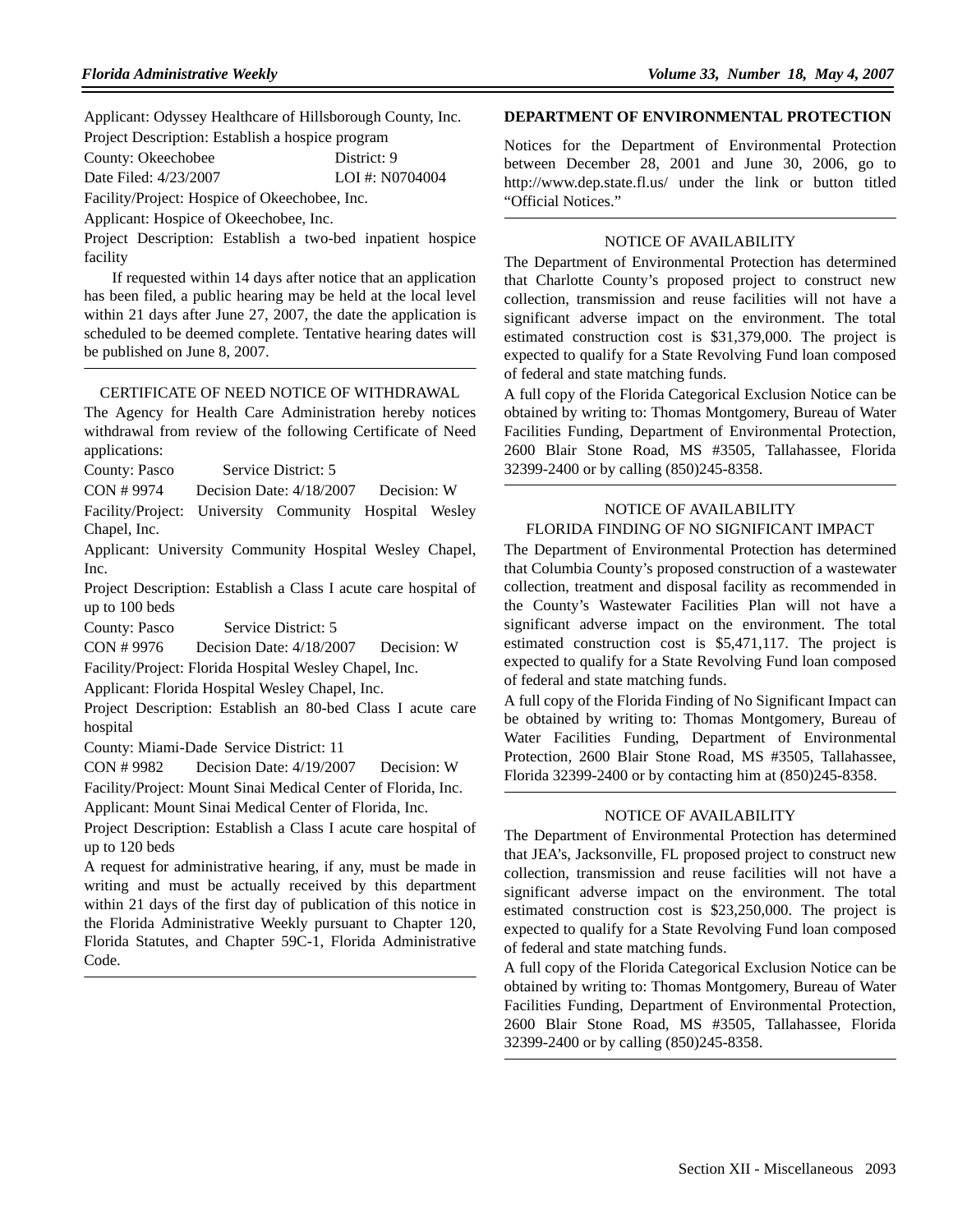#### NOTICE OF AVAILABILITY

The Department of Environmental Protection has determined that the City of North Port's proposed project to expand their wastewater treatment facility, to expand their deep injection well system, and to construct new collection and transmission facilities will not have a significant adverse impact on the environment. The total estimated construction cost is \$32,500,000. The project is expected to qualify for a State Revolving Fund loan composed of federal and state matching funds.

A full copy of the Florida Categorical Exclusion Notice can be obtained by writing to: Thomas Montgomery, Bureau of Water Facilities Funding, Department of Environmental Protection,

2600 Blair Stone Road, MS #3505, Tallahassee, Florida

32399-2400 or by calling (850)245-8358.

### CPI APPLICATIONS

## TO BE CONSIDERED FOR FCMP FUNDS

The Department of Environmental Protection, Florida Coastal Management Program (FCMP), announces the results of the Coastal Partnership Initiative (CPI) Evaluation Committee that met on November 29, 2006. All eligible CPI applications were reviewed by the evaluation committee using the information included in each application and according to the evaluation criteria listed in Rule 62S-4.007, Florida Administrative Code. The following table lists the applications that received a final score of at least 50 points, and, pursuant to paragraph 62S-4.007(2)(d), F.A.C., these projects are eligible to be considered for FCMP funding. For FY 07-08, the available NOAA funds are adequate to include all 10 ranked CPI projects in the FCMP's annual award application, submitted on April 18, 2007. The final decision whether or not to fund these projects is made by NOAA, in or around July, 2007.

Project Applicant Big Bend Maritime Center/Interpretation Plan Florida Foresight, Inc. Jacksonville Beaches ICW Paddling Trail Public Trust Environmental Law

Educational Exhibits, Jupiter Inlet Lighthouse Loxahatchee River Historical Sparier Island Sanctuary & Education Center Caribbean Conservation Corp. Barrier Island Sanctuary & Education Center Mullock Creek Basin/Homeowner Fla. Yards Charlotte Harbor National Estuary

Joe's River Park Access & Restoration St. Marks Riverwalk Master Plan City of St. Marks<br>
Eau Gallie Pier Entrance Area City of Melbourne Eau Gallie Pier Entrance Area City of Melbourn<br>
Panacea Revitalization Master Plan Wakulla County Panacea Revitalization Master Plan Planning Water Access for Seafood Harvesters Franklin County

Institute<br>Loxahatchee River Historical Society Program<br>Martin County

Any person whose substantial interests are affected may request a hearing pursuant to Section 120.569, Florida Statutes, within 21 days of publication of this notice. Failure to request a hearing within the applicable time period shall constitute a waiver of the right to a hearing. Questions regarding the CPI evaluation process should be directed to Susan Goggin at (850)245-2161 or by sending an email to Susan.Goggin@dep. state.fl.us

### FLORIDA STATE CLEARINGHOUSE

The state is coordinating reviews of federal activities and federally funded projects as required by Section 403.061(40), F.S. A list of projects, comment deadlines and the address for providing comments are available at: http://appprod.dep. state.fl.us/clearinghouse/. For information, call (850)245-2161. This public notice fulfills the requirements of 15 CFR 930.

#### **DEPARTMENT OF HEALTH**

#### Notice of Emergency Action

On April 20, 2007, Ana M. Viamonte Ros, M.D., M.P.H., Secretary of the Department of Health, issued an Order of Emergency Suspension with regard to the license of Michael Lynn May, R.N., license number RN 9185318. This Emergency Suspension Order was predicated upon the Secretary's findings of an immediate and serious danger to the public health, safety and welfare pursuant to Sections 456.073(8) and 120.60(6), Florida Statutes. The Secretary determined that this summary procedure was fair under the circumstances, in that there was no other method available to adequately protect the public.

#### Notice of Emergency Action

On April 20, 2007, Ana M. Viamonte Ros, M.D., M.P.H., Secretary of the Department of Health, issued an Order of Emergency Suspension with regard to the license of Karen M. Pollock Wilmot-Cross, L.P.N., license number PN 1072281. This Emergency Suspension Order was predicated upon the Secretary's findings of an immediate and serious danger to the public health, safety and welfare pursuant to Sections 456.073(8) and 120.60(6), Florida Statutes. The Secretary determined that this summary procedure was fair under the circumstances, in that there was no other method available to adequately protect the public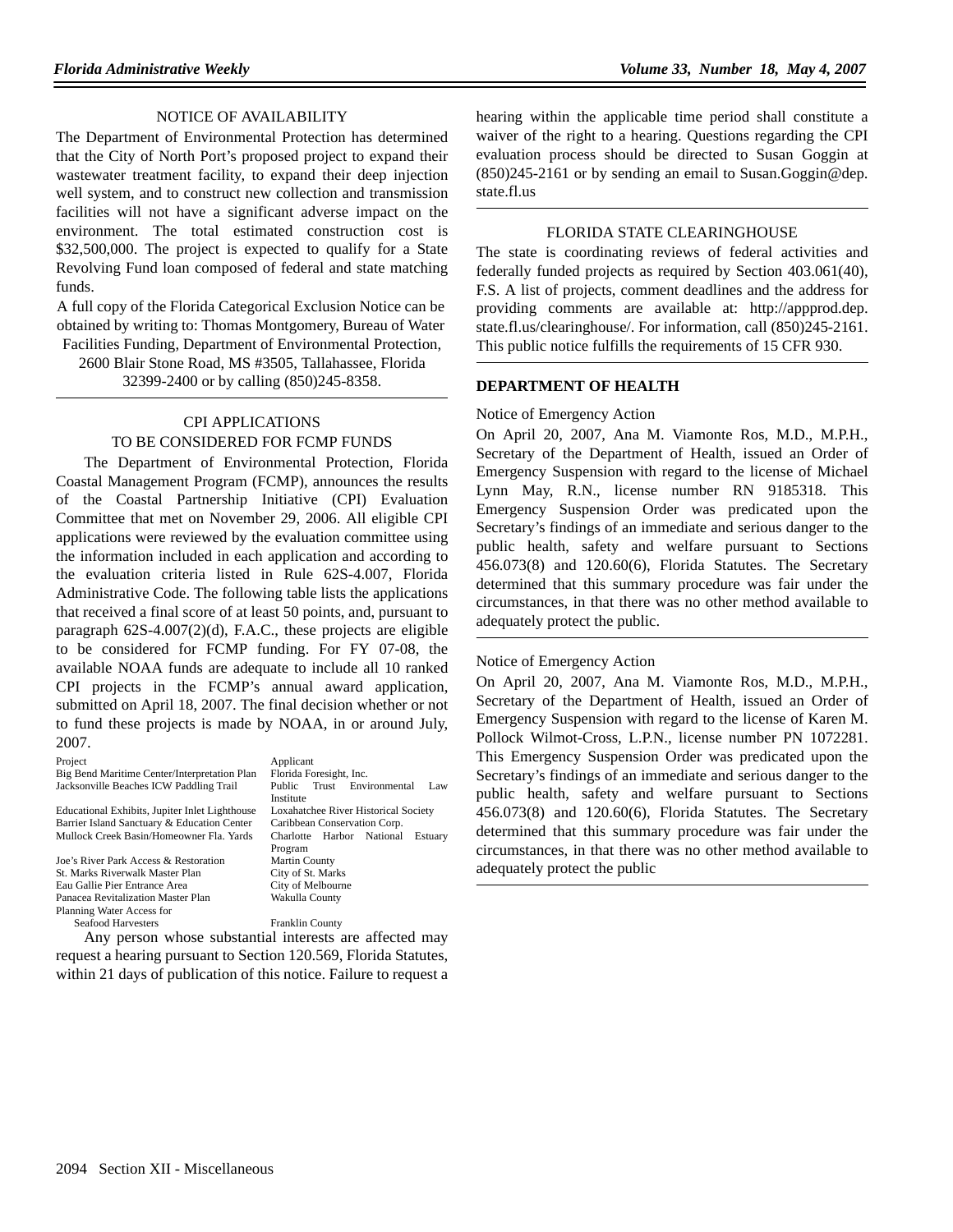### **FISH AND WILDLIFE CONSERVATION COMMISSION**

#### AVAILABILITY OF DRAFT MANAGEMENT PLAN

The Florida Fish and Wildlife Conservation Commission at its June 2006 meeting determined that reclassifying the gopher tortoise (Gopherus polyphemus) from species of special concern status to threatened status was warranted, and directed the development of a management plan. Reclassification will not occur until the reclassification rules in the proposed plan are approved by the Commission. A first draft management plan for the gopher tortoise was prepared and made available for public comment. Comments were reviewed and the draft management plan revised. The Commission is now requesting written comments on the second draft management plan. Copies of the draft management plan will be available at http://myfwc.com/imperiledspecies/petitions.htm after 9:00 a.m., May 7, 2007. Written comments should be addressed to: Gopher Tortoise Management Plan, 620 South Meridian Street, Mail Station 2A, Tallahassee, FL 32399-1600, or submitted by email to gt\_plan@myFWC.com. Comments will be accepted until 11:59 p.m., June 14, 2007. Florida has a broad public records law. Your written communications, including e-mails, are public records subject to public disclosure.

#### AVAILABILITY OF DRAFT MANAGEMENT PLAN

The Florida Fish and Wildlife Conservation Commission at its June 2006 meeting determined that reclassifying the Panama City crayfish (Procambarus econfinae) from species of special concern status to threatened status was warranted, and directed the development of a management plan. Reclassification will not occur until the reclassification rules in the proposed plan are approved by the Commission. A first draft management plan for the Panama City crayfish was prepared and made available for public comment. Comments were reviewed and the draft management plan revised. The Commission is now requesting written comments on the second draft management plan. Copies of the draft management plan will be available at http://myfwc.com/imperiledspecies/petitions.htm after 9:00 a.m., May 7, 2007. Written comments should be addressed to: Panama City Crayfish Management Plan, 620 South Meridian Street, Mail Station 2A, Tallahassee, Florida 32399-1600, or submitted by email to pcc\_plan@myFWC.com. Comments will be accepted until 11:59 p.m., June 14, 2007. Florida has a broad public records law. Your written communications, including e-mails, are public records subject to public disclosure.

#### AVAILABILITY OF DRAFT MANAGEMENT PLAN

The Florida Fish and Wildlife Conservation Commission at its June 2006 meeting determined that reclassifying the Florida manatee (Trichechus manatus latirostris) from endangered status to threatened status was warranted, and directed the development of a management plan. Reclassification will not occur until the reclassification rules in the proposed plan are approved by the Commission. A first draft management plan for the manatee was prepared and made available for public comment. Comments were reviewed and the draft management plan edited. The Commission is now requesting written comments on the second draft management plan. Copies of the draft management plan are available at http://myfwc.com/ imperiledspecies/petitions.htm. Written comments should be addressed to: Manatee Management Plan, 620 South Meridian Street, Mail Station 6A, Tallahassee, Florida 32399-1600, or submitted by email to manatee\_plan@myFWC.com. Comments will be accepted until 11:59 p.m., June 14, 2007. Florida has a broad public records law. Your written communications, including e-mails, are public records subject to public disclosure.

#### **FINANCIAL SERVICES COMMISSION**

#### NOTICE OF FILINGS

Notice is hereby given that the Office of Financial Regulation, Division of Financial Institution, has received the following applications. Comments may be submitted to the Director, 200 East Gaines Street, Tallahassee, Florida 32399-0371, for inclusion in the official record without requesting a hearing. However, pursuant to provisions specified in Chapter 69U-105, Florida Administrative Code, any person may request a public hearing by filing a petition with the Clerk, Legal Services Office, Office of Financial Regulation, Division of Financial Institutions, 200 East Gaines Street, Tallahassee, Florida 32399-0379. The Petition must be received by the Clerk within twenty-one (21) days of publication of this notice (by 5:00 P.M., May 25, 2007):